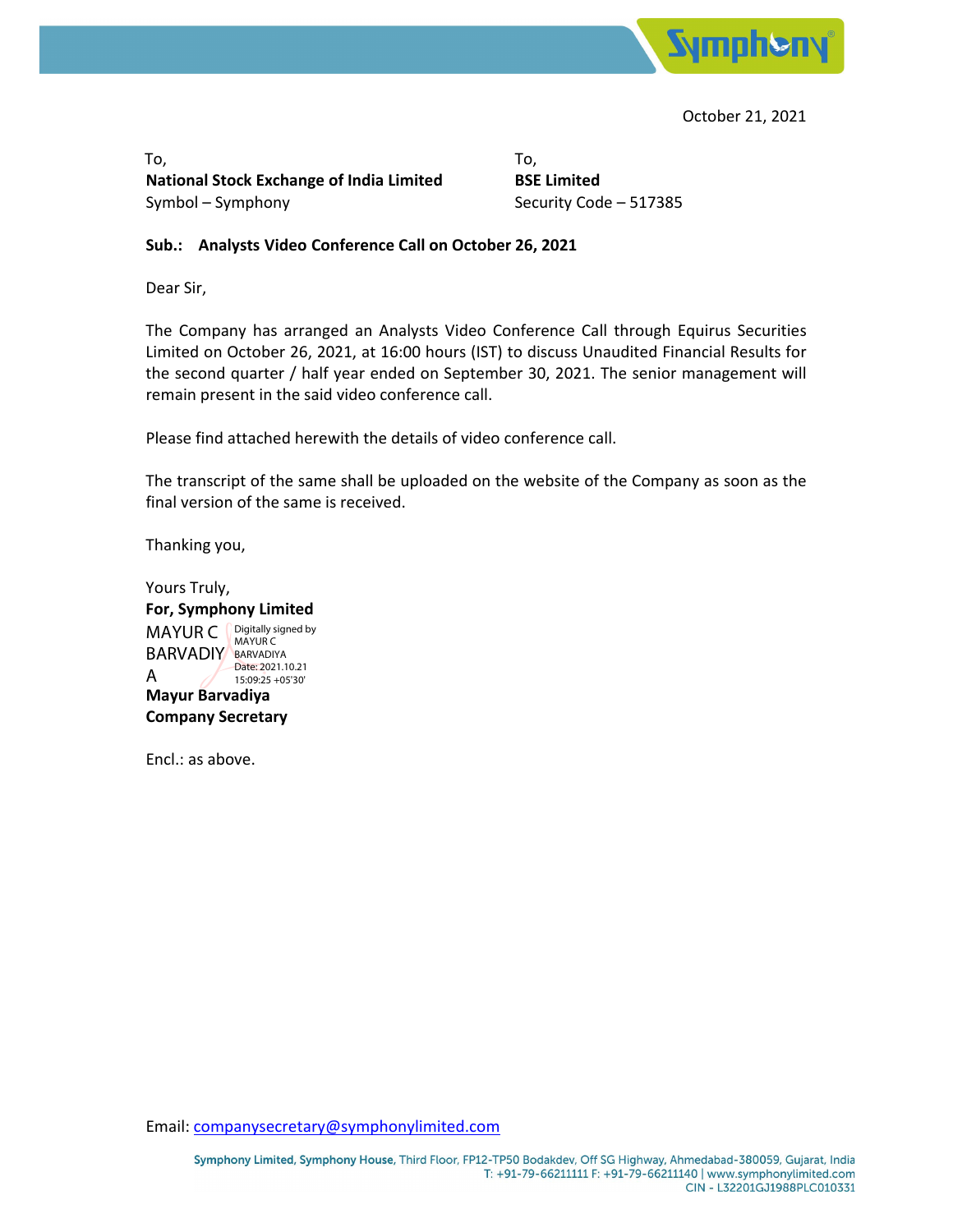



# **Equirus Securities**

is pleased to invite you to the

Q2FY22 Post Results Video-conference Call

# of

# **Symphony Ltd.**

# On

# Tuesday, 26<sup>th</sup> October, 2021

at 04:00 PM India | 06:30 PM HK/SG | 12:00 PM UK (BST) | 06:30 AM USA (EDT)

### The Management Team will be represented by:

Mr. Achal Bakeri - Chairman & Managing Director

Mr. Nrupesh Shah - Executive Director

` Interactive Video Earnings Call: You are cordially invited [JOIN HERE](https://www.c-meeting.com/web3/join/34TVBUPWZEBM2J)

` Dial in Numbers: +91 22 6241 6241 Only Audia Dial-in Passcode: 30560276#

### *Call Co-ordinators:*

### Mr. Nevil Dedhia

Phone: +91-9820928228 e-mail: nevil.dedhia@equirus.com

Mr. Manoj Gori Phone: +91-7574885496 e-mail: manoj.gori@equirus.com